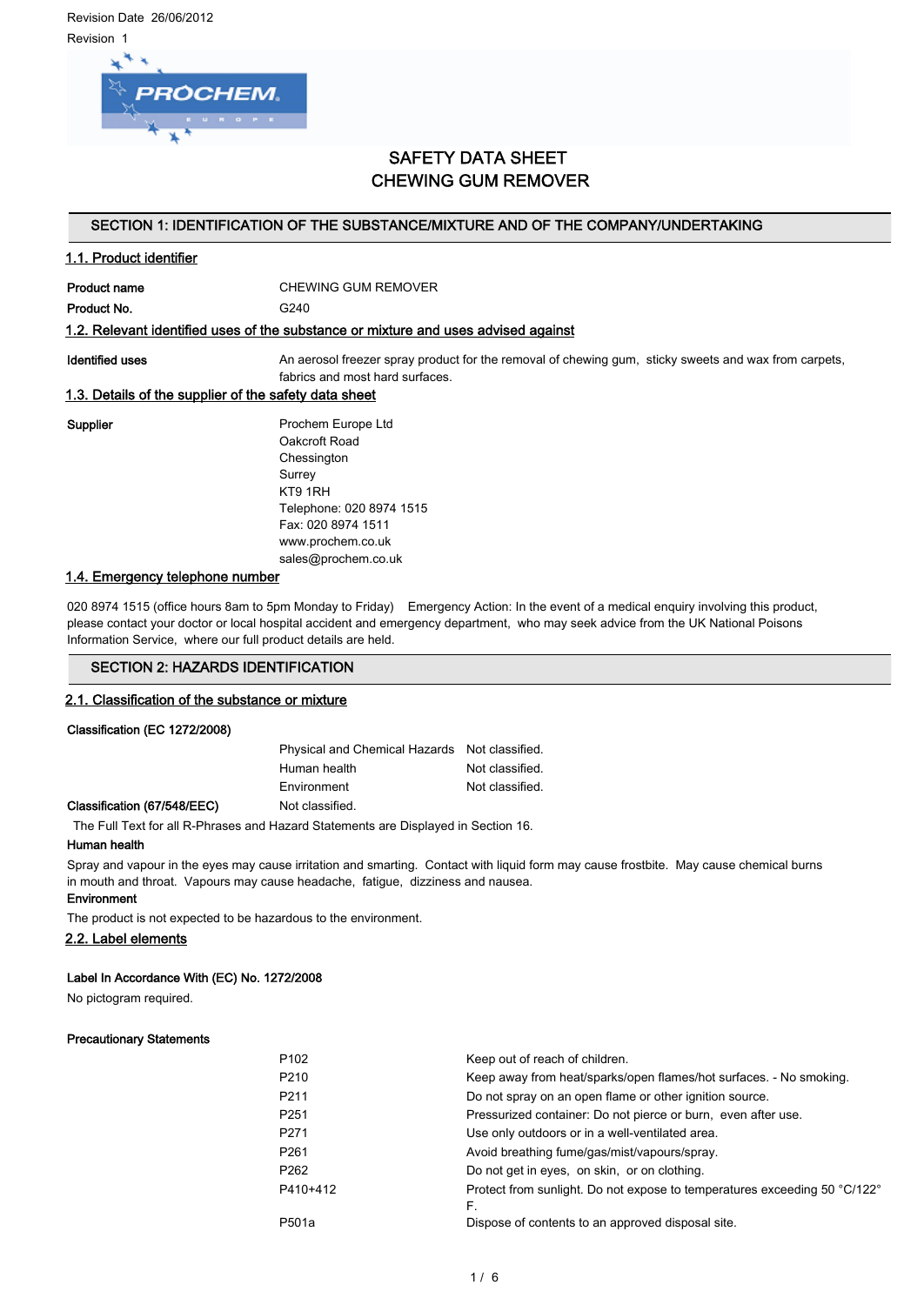#### Supplemental label information

### CHEWING GUM REMOVER

EUH210 Safety data sheet available on request.

#### 2.3. Other hazards

This product does not contain any PBT or vPvB substances.

#### SECTION 3: COMPOSITION/INFORMATION ON INGREDIENTS

### 3.1. Substances

| 1,1,1,2-TETRAFLUOROETHANE                                                          |                   | 30-100%                                        |
|------------------------------------------------------------------------------------|-------------------|------------------------------------------------|
| CAS-No.: 811-97-2                                                                  | EC No.: 212-377-0 | Registration Number: 01-2119459374-33-xxxx     |
| Classification (EC 1272/2008)<br>Press. Gas, Compressed - H280                     |                   | Classification (67/548/EEC)<br>Not classified. |
| The Full Text for all R-Phrases and Hazard Statements are Displayed in Section 16. |                   |                                                |

### SECTION 4: FIRST AID MEASURES

#### 4.1. Description of first aid measures

#### Inhalation

Move into fresh air and keep at rest. Get medical attention if any discomfort continues.

#### Ingestion

Provide rest, warmth and fresh air. Immediately rinse mouth and drink plenty of water (200-300 ml). Get medical attention if any discomfort continues.

#### Skin contact

Rinse immediately with plenty of water. Get medical attention promptly if symptoms occur after washing.

#### Eye contact

Immediately flush with plenty of water for up to 15 minutes. Remove any contact lenses and open eyes wide apart. Rinse with water.

#### Contact physician if discomfort continues. 4.2. Most important symptoms and effects, both acute and delayed

#### Inhalation.

Vapours may cause drowsiness and dizziness.

#### Ingestion

Due to the physical nature of this material it is unlikely that swallowing will occur.

#### Eye contact

Irritation of eyes and mucous membranes.

### 4.3. Indication of any immediate medical attention and special treatment needed

Seek medical attention for cold burns.

### SECTION 5: FIREFIGHTING MEASURES

#### 5.1. Extinguishing media

#### Extinguishing media

The product is non-combustible. Use fire-extinguishing media appropriate for surrounding materials.

#### 5.2. Special hazards arising from the substance or mixture

#### Unusual Fire & Explosion Hazards

Aerosol cans may explode in a fire.

### 5.3. Advice for firefighters

### Special Fire Fighting Procedures

Cool containers exposed to flames with water until well after the fire is out.

### SECTION 6: ACCIDENTAL RELEASE MEASURES

#### 6.1. Personal precautions, protective equipment and emergency procedures

Avoid inhalation of vapours and aerosol spray. Avoid contact with skin and eyes.

### 6.2. Environmental precautions

Not relevant considering the small amounts used.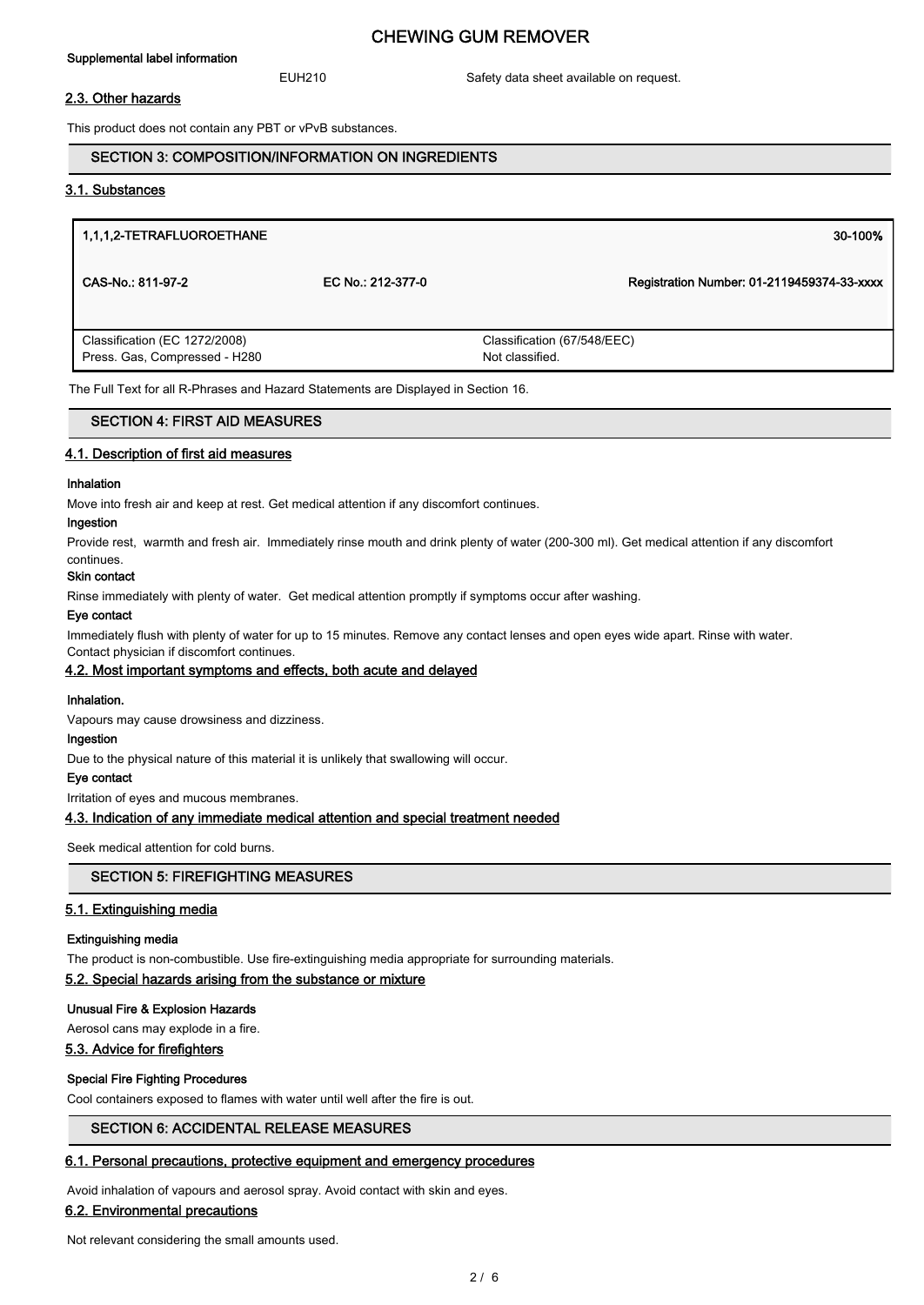### CHEWING GUM REMOVER

### 6.3. Methods and material for containment and cleaning up

Extinguish all ignition sources. Avoid sparks, flames, heat and smoking. Ventilate.

### 6.4. Reference to other sections

For personal protection, see section 8. For waste disposal, see section 13.

### SECTION 7: HANDLING AND STORAGE

### 7.1. Precautions for safe handling

Avoid contact with skin and eyes. Keep away from heat, sparks and open flame. Provide good ventilation.

### 7.2. Conditions for safe storage, including any incompatibilities

Aerosol cans: Must not be exposed to direct sunlight or temperatures above 50°C.

### 7.3. Specific end use(s)

The identified uses for this product are detailed in Section 1.2.

### SECTION 8: EXPOSURE CONTROLS/PERSONAL PROTECTION

### 8.1. Control parameters

| Name                       | <b>STD</b> |          | TWA - 8 Hrs | STEL - 15 Min | <b>Notes</b> |
|----------------------------|------------|----------|-------------|---------------|--------------|
| 11.1.1.2-TETRAFLUOROETHANE | 'WEL       | 1000 ppm | 4240 mg/m3  |               |              |

WEL = Workplace Exposure Limit.

#### 8.2. Exposure controls

#### Protective equipment





#### Engineering measures

Provide adequate ventilation.

#### Respiratory equipment

No specific recommendations. For situations where recommended exposure limits may be exceeded or where there is a risk of inhalation of fine spray mists, a suitable respirator face mask is recommended. Chemical respirator with organic vapour cartridge.

### Hand protection

For prolonged or repeated skin contact use suitable protective gloves. Nitrile. Rubber, neoprene or PVC. Protective gloves should be inspected for wear before use and replaced regularly in accordance with the manufacturers specifications.

#### Eye protection

Side shield safety glasses are recommended when handling this product.

#### Hygiene measures

Wash hands after handling. Wash contaminated clothing before reuse. When using do not eat, drink or smoke.

#### SECTION 9: PHYSICAL AND CHEMICAL PROPERTIES

#### 9.1. Information on basic physical and chemical properties

| Appearance                              | Aerosol.    |
|-----------------------------------------|-------------|
| Colour                                  | Colourless. |
| Odour                                   | Mild.       |
| Initial boiling point and boiling range |             |
| Not determined.                         |             |
| Relative density                        |             |
| Not determined.                         |             |
| Vapour density (air=1)                  |             |
| Not determined.                         |             |
| Vapour pressure                         |             |
| Not determined.                         |             |
| <b>Evaporation rate</b>                 |             |
| Not applicable.                         |             |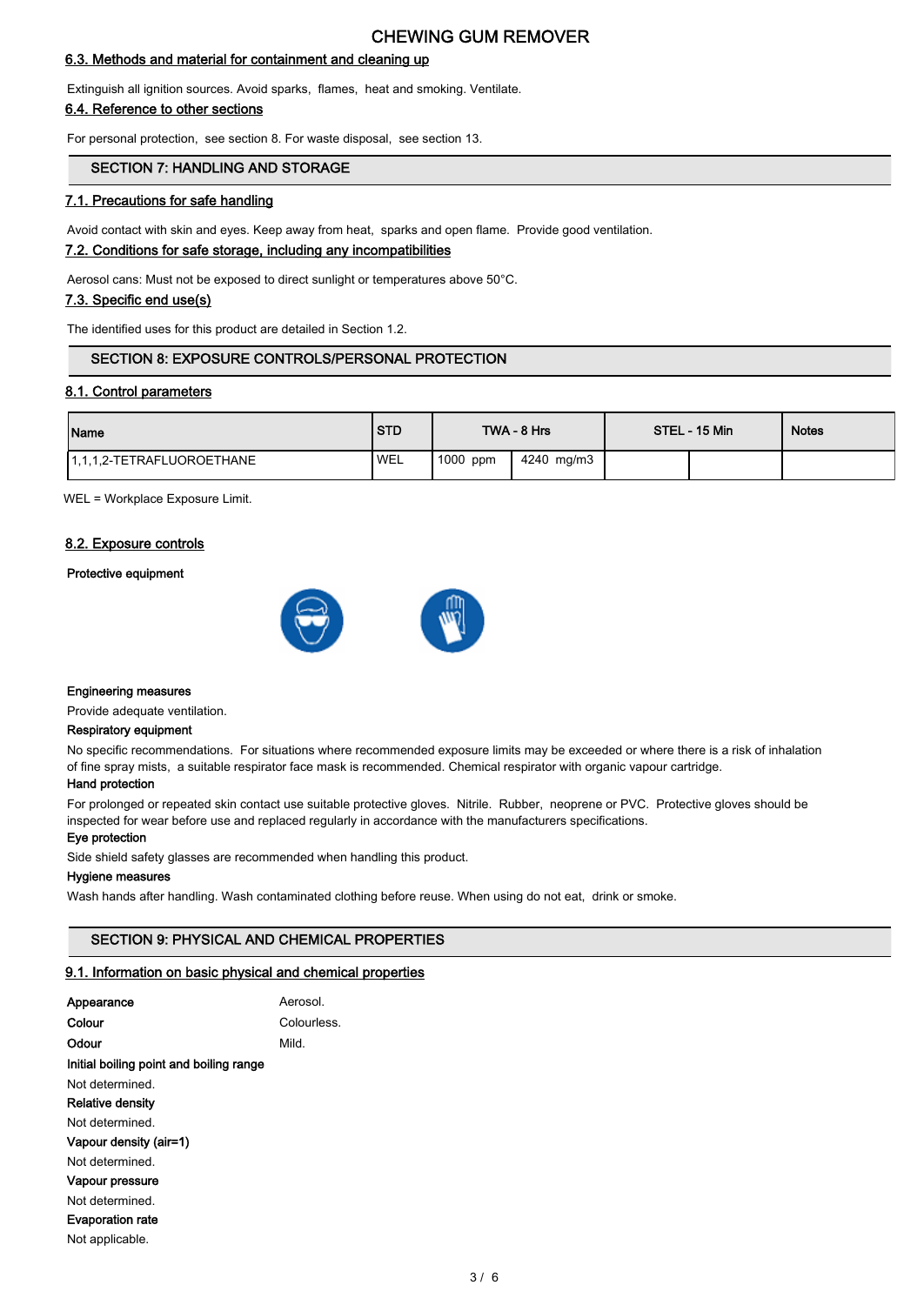### CHEWING GUM REMOVER

pH-Value, Conc. Solution Not applicable. Viscosity Not applicable. Solubility Value (G/100G H2O@20°C) Not determined. Flash point Not applicable. Flammability Limit - Lower(%) Not determined. Partition Coefficient (N-Octanol/Water) Not determined. Explosive properties Not applicable. Oxidising properties Not applicable. 9.2. Other information

None.

### SECTION 10: STABILITY AND REACTIVITY

### 10.1. Reactivity

No specific reactivity hazards associated with this product.

### 10.2. Chemical stability

Stable under normal temperature conditions and recommended use.

### 10.3. Possibility of hazardous reactions

Not determined.

10.4. Conditions to avoid

Avoid heat, flames and other sources of ignition.

### 10.5. Incompatible materials

Materials To Avoid

No incompatible groups noted.

### 10.6. Hazardous decomposition products

Fire or high temperatures create: Fluorides.

### SECTION 11: TOXICOLOGICAL INFORMATION

#### 11.1. Information on toxicological effects

#### Toxicological information

Vapours may cause drowsiness and dizziness. No harmful effects expected in amounts likely to be ingested by accident.

#### **Skin Corrosion/Irritation:**

Liquid on the skin could result in freeze burns. Contact with liquid form may cause frostbite.

#### Serious eye damage/irritation:

Irritation of eyes and mucous membranes.

### Respiratory or skin sensitisation:

None known.

#### Germ cell mutagenicity:

No effects expected based upon current data.

### Carcinogenicity:

No effects expected based upon current data.

#### Reproductive Toxicity:

No effects expected based upon current data.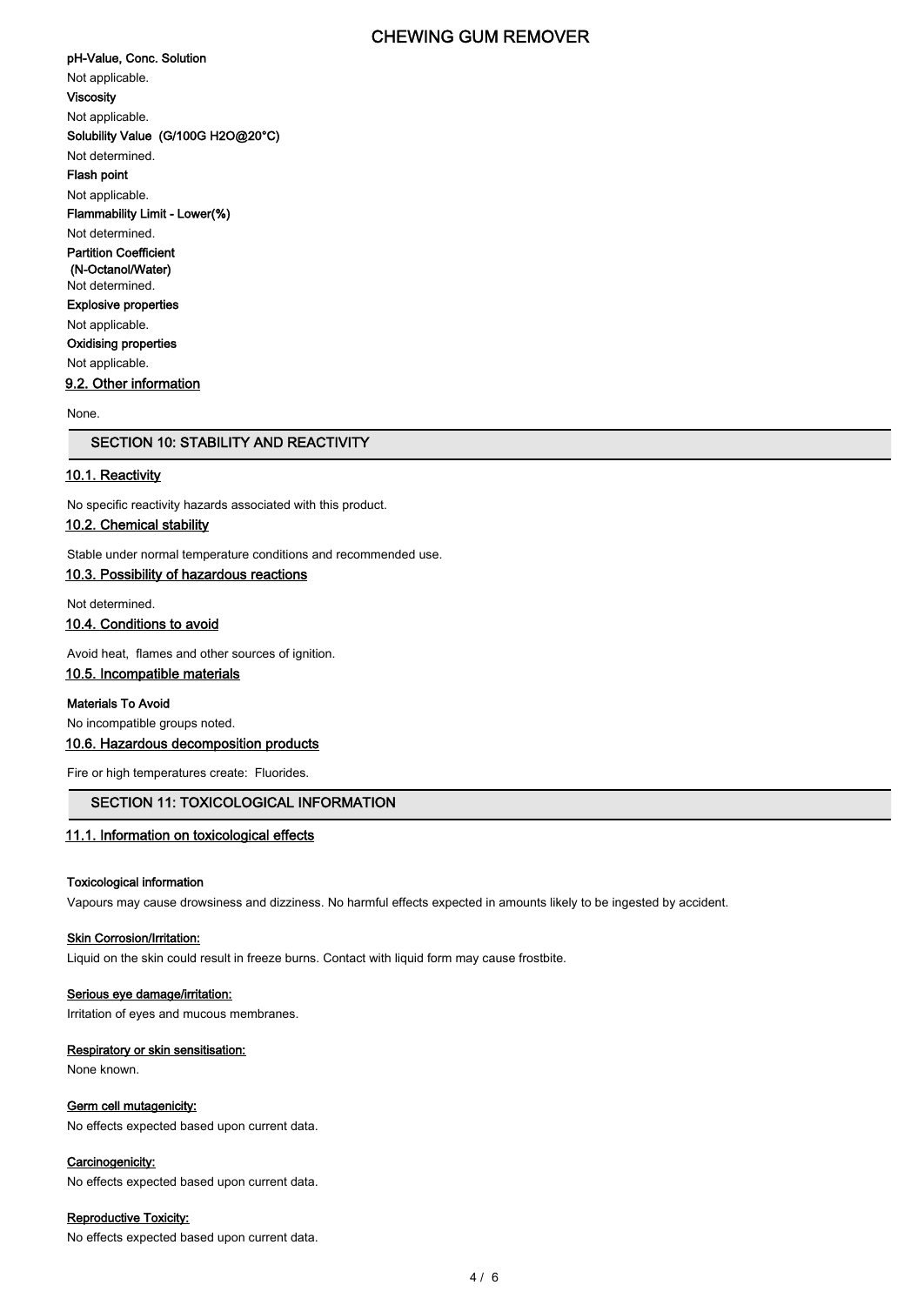### SECTION 12: ECOLOGICAL INFORMATION

### 12.1. Toxicity

### Acute Toxicity - Fish

Not applicable.

### 12.2. Persistence and degradability

#### **Degradability**

Standard BOD/COD assessment of biodegradability is not applicable in this case.

### 12.3. Bioaccumulative potential

### Bioaccumulative potential

Bioaccumulation is unlikely to be significant because of the low water solubility of this product.

Partition coefficient

Not determined.

### 12.4. Mobility in soil

#### Mobility:

The product contains volatile organic compounds (VOC) which will evaporate easily from all surfaces.

#### 12.5. Results of PBT and vPvB assessment

Not Classified as PBT/vPvB by current EU criteria.

### 12.6. Other adverse effects

Not determined.

#### SECTION 13: DISPOSAL CONSIDERATIONS

### 13.1. Waste treatment methods

Dispose of waste and residues in accordance with local authority requirements.

# SECTION 14: TRANSPORT INFORMATION 14.1. UN number UN No. (ADR/RID/ADN) 1950 14.2. UN proper shipping name Proper Shipping Name **AEROSOLS** 14.3. Transport hazard class(es) ADR/RID/ADN Class Class 2: Gases IMDG Class 2 14.4. Packing group Not applicable. 14.5. Environmental hazards Environmentally Hazardous Substance/Marine Pollutant No. 14.6. Special precautions for user Supplied in accordance with "Limited Quantity" provisions.

#### Tunnel Restriction Code (E)

### 14.7. Transport in bulk according to Annex II of MARPOL73/78 and the IBC Code